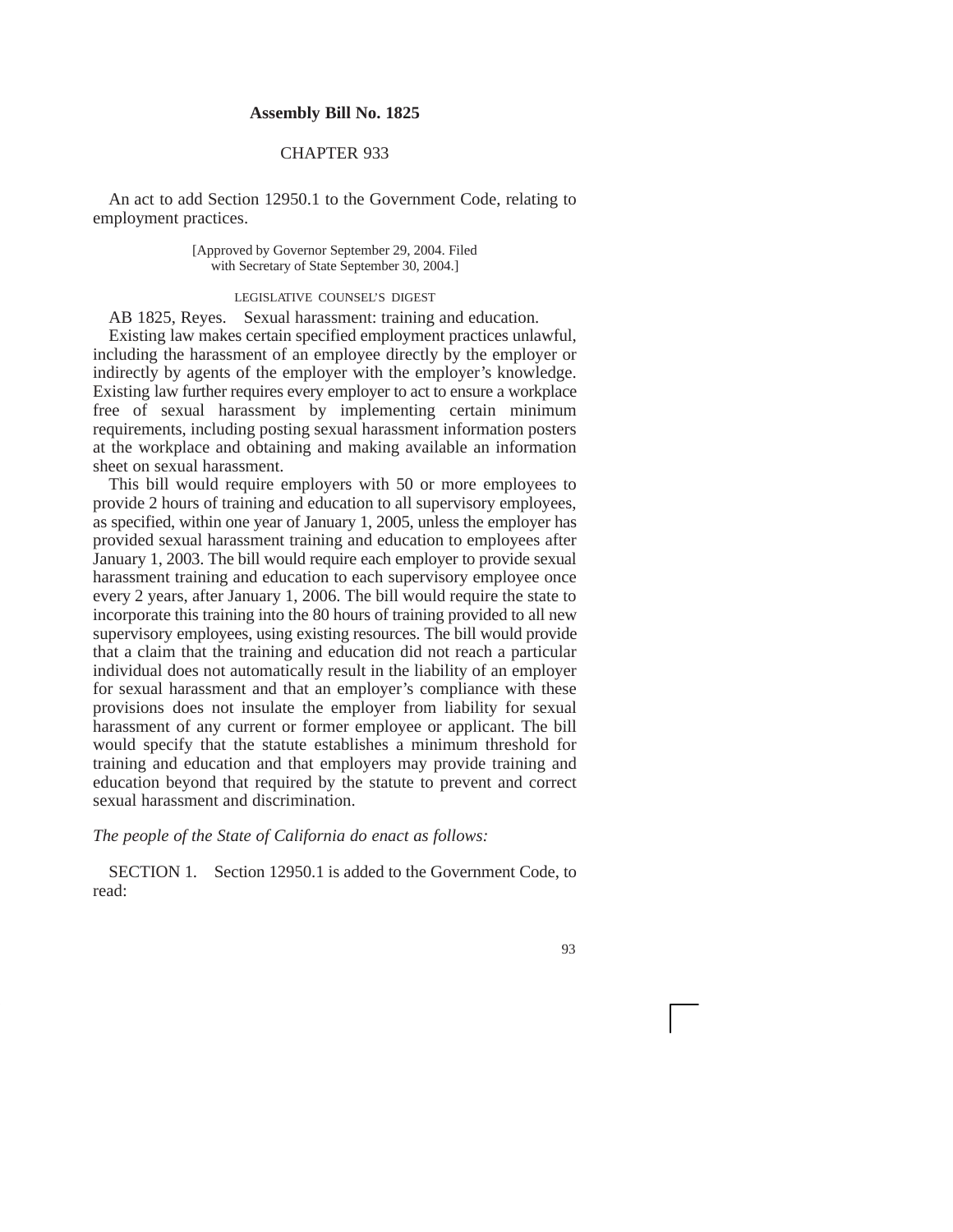12950.1. (a) By January 1, 2006, an employer having 50 or more employees shall provide at least two hours of classroom or other effective interactive training and education regarding sexual harassment to all supervisory employees who are employed as of July 1, 2005, and to all new supervisory employees within six months of their assumption of a supervisory position. Any employer who has provided this training and education to a supervisory employee after January 1, 2003, is not required to provide training and education by the January 1, 2006, deadline. After January 1, 2006, each employer covered by this section shall provide sexual harassment training and education to each supervisory employee once every two years. The training and education required by this section shall include information and practical guidance regarding the federal and state statutory provisions concerning the prohibition against and the prevention and correction of sexual harassment and the remedies available to victims of sexual harassment in employment. The training and education shall also include practical examples aimed at instructing supervisors in the prevention of harassment, discrimination, and retaliation, and shall be presented by trainers or educators with knowledge and expertise in the prevention of harassment, discrimination, and retaliation.

(b) The state shall incorporate the training required by subdivision (a) into the 80 hours of training provided to all new supervisory employees pursuant to subdivision (b) of Section 19995.4 of the Government Code, using existing resources.

(c) For purposes of this section only, ''employer'' means any person regularly employing 50 or more persons or regularly receiving the services of 50 or more persons providing services pursuant to a contract, or any person acting as an agent of an employer, directly or indirectly, the state, or any political or civil subdivision of the state, and cities.

(d) Notwithstanding subdivisions (j) and (k) of Section 12940, a claim that the training and education required by this section did not reach a particular individual or individuals shall not in and of itself result in the liability of any employer to any present or former employee or applicant in any action alleging sexual harassment. Conversely, an employer's compliance with this section does not insulate the employer from liability for sexual harassment of any current or former employee or applicant.

(e) If an employer violates the requirements of this section, the commission shall issue an order requiring the employer to comply with these requirements.

(f) The training and education required by this section is intended to establish a minimum threshold and should not discourage or relieve any employer from providing for longer, more frequent, or more elaborate